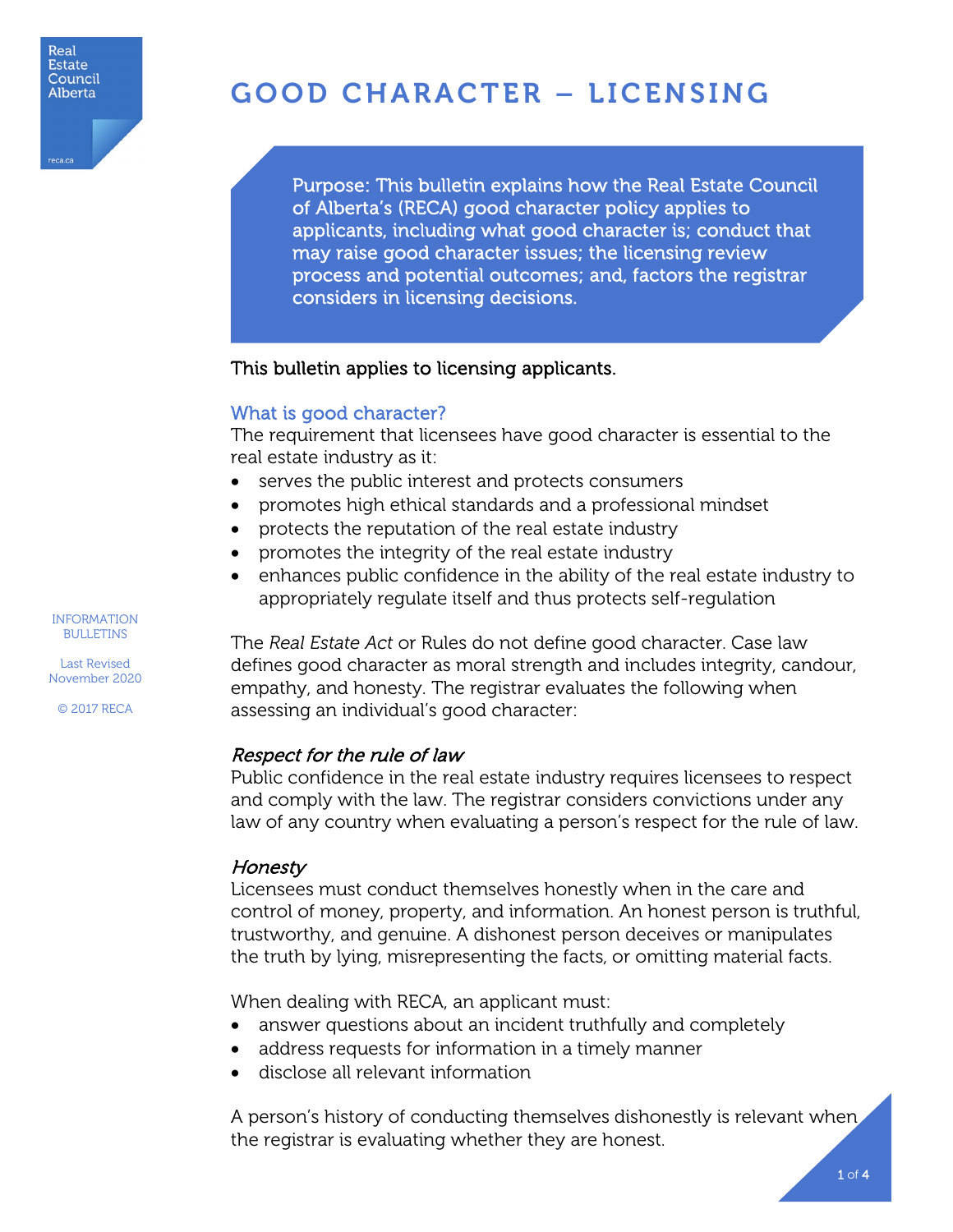# **Governability**

The registrar must ensure licensees are governable to serve public interest, protect consumers, and protect the reputation of the real estate industry. Applicants must:

- accept the responsibilities that come with being part of a selfgoverning profession
- respect the rules established by legislation and RECA as an essential part of the profession
- adhere to industry standards
- respond to RECA appropriately and in a timely manner
- take responsibility and be accountable for their actions

An individual's history of regulation in another profession or jurisdiction is relevant in assessing good character and reputation, and governability.

# Financial responsibility

An applicant's lack of financial responsibility may demonstrate a lack of good character when they:

- intentionally avoid financial responsibility
- seek personal interest over financial obligations
- disregard contractual or legal obligations such as trust obligations

Financial concerns resulting from an economic downturn or negligent mismanagement of money or property does not necessarily demonstrate a lack of good character.

## Professionalism

Professionalism is a standard of conduct based on ethics that govern the real estate industry. Professionalism means:

- fulfilling fiduciary obligations and acting in the best interest of clients
- providing competent business services to the public with integrity
- being knowledgeable in your area of practice, including legislative changes, and relevant legal or practice considerations
- acting ethically at all times
- being accountable for your actions and taking responsibility
- meeting obligations when dealing with personal or confidential information
- treating RECA, clients, licensees, and third parties with civility, respect, and professional courtesy
- putting the interests of your client and the profession above your own

INFORMATION BULLETINS

Last Revised October 2017

© 2017 RECA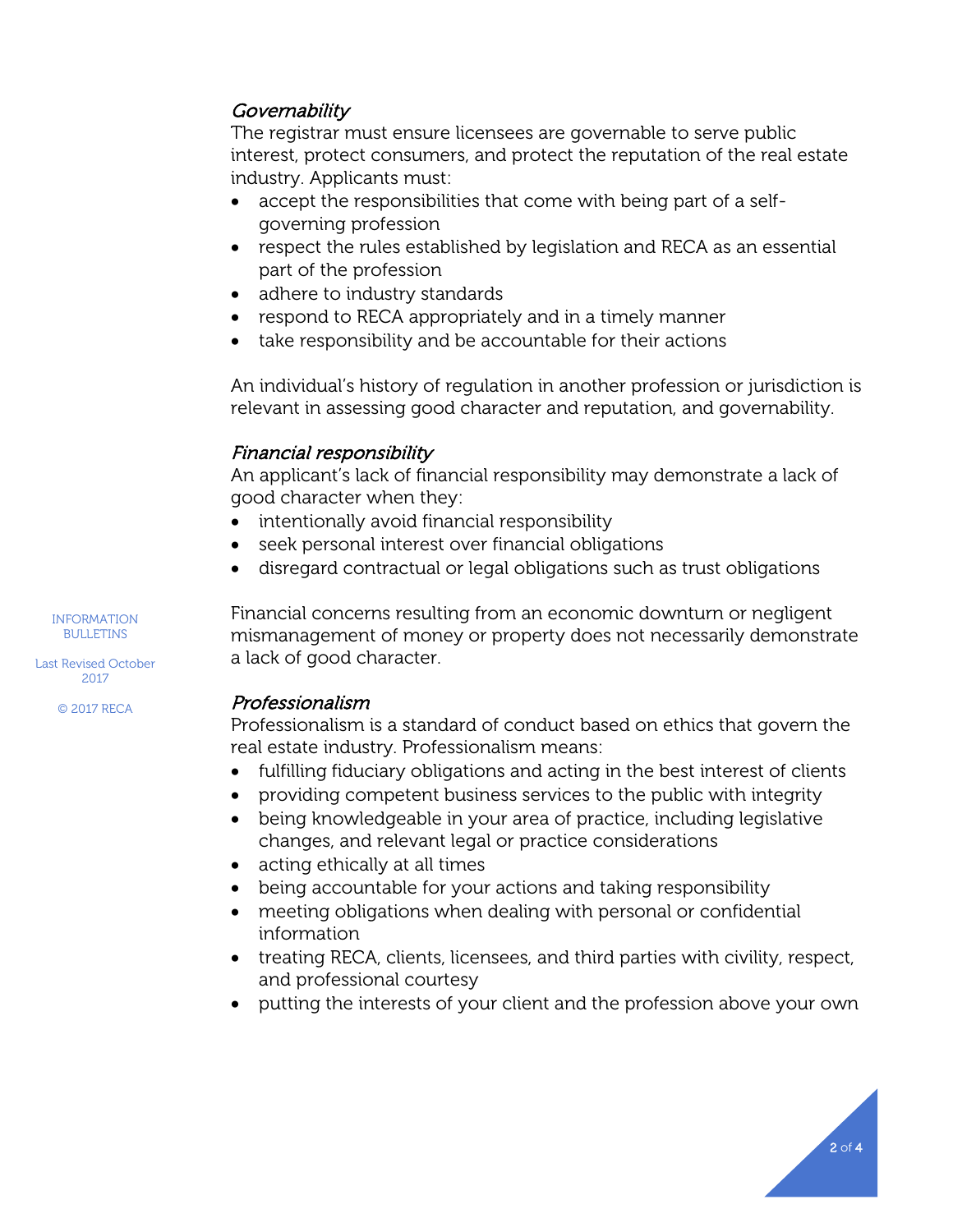# What conduct may raise good character issues?

Applicants must truthfully answer suitability questions when applying for licensing and registration. These questions identify issues that may not reflect good character. The applicant must declare:

- discipline by a professional association; professional or occupational body, or any other regulatory body
- suspension, cancellation, or revocation of a licence, registration, or authorization by any regulatory body
- lifetime ban from a regulated industry
- fine, sanction, or discipline by any professional, occupational or trade association or any other regulatory body
- investigations or any kind of review by any professional, occupational or trade association or by any other regulatory body
- judgments or orders relating to misrepresentation, theft, fraud, breach of trust or fiduciary duties in the provision of products or services
- active civil proceedings when the defendant and the statement of claim alleges misrepresentation, theft, fraud, breach of trust or fiduciary duties in the provision of goods or services
- bankruptcy, insolvency, or receivership proceedings
- criminal investigations, charges, or criminal proceedings
- participation in the Alternative Measures Program
- convictions of any offence under any law of any jurisdiction (excluding provincial or municipal highway offences)

Declaring the above triggers a review of the incident and the applicant's good character. Additionally, any information the registrar becomes aware of in the application process may trigger a good character review.

Licensees must also answer a suitability questions when applying for their annual renewal. The questions are substantially the same as those they answer when first applying for licensing and registration.

# What factors does the registrar consider when evaluating good character?

In order to decide an outcome, the registrar considers the circumstances of an incident, the length of time since the incident, the person's actions since the incident, and the person's insight into the incident. The registrar places significant weight on cooperation and honesty during the review process, and expects applicants to accept responsibility for their conduct and rehabilitate when appropriate.

INFORMATION BULLETINS

Last Revised October 2017

© 2017 RECA